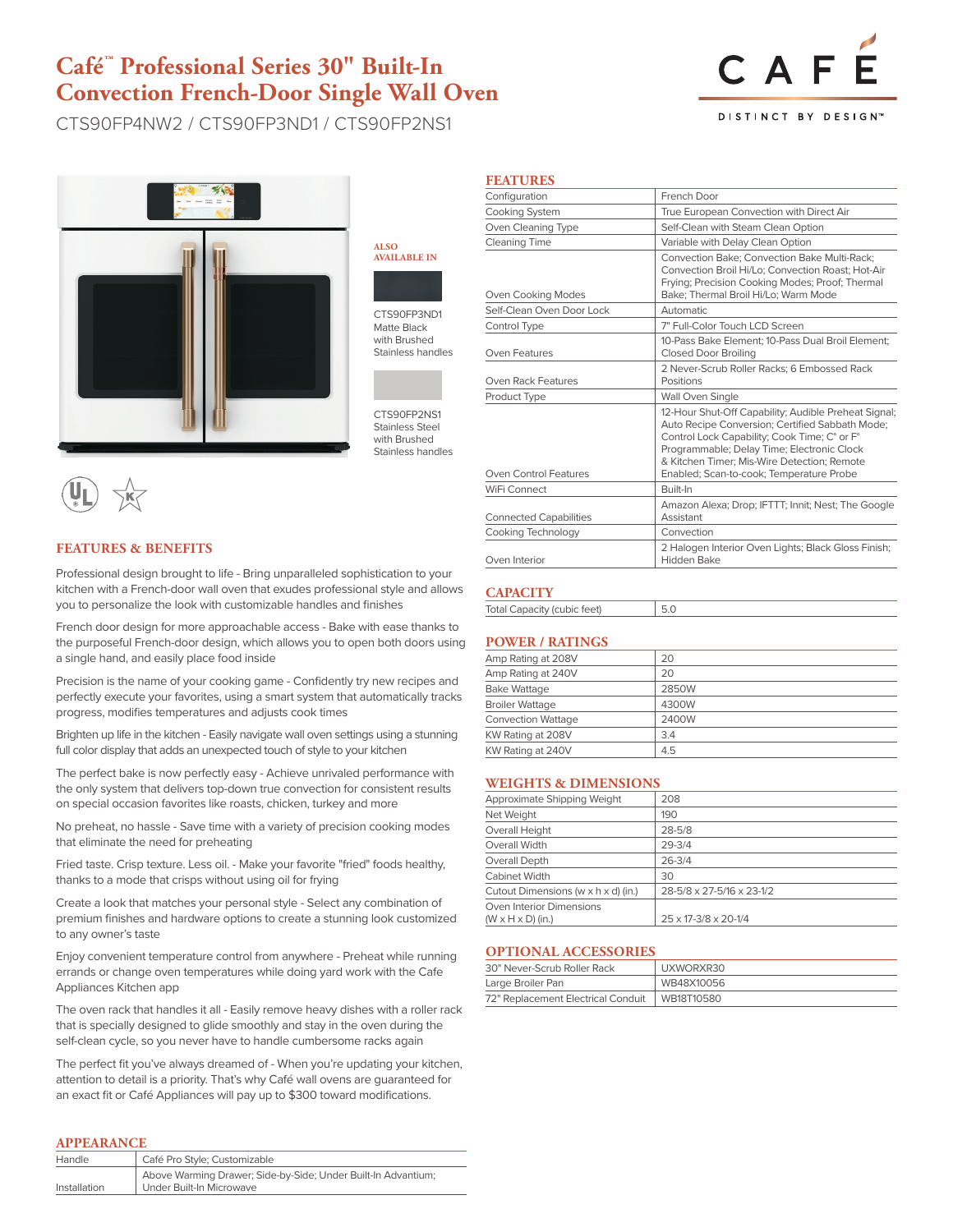# **Café™ Professional Series 30" Built-In Convection French-Door Single Wall Oven**

CTS90FP4NW2 / CTS90FP3ND1 / CTS90FP2NS1



#### **WARRANTY**

| Limited 1-year entire appliance       |
|---------------------------------------|
| Limited 1-year entire appliance       |
| See written warranty for full details |
|                                       |

### **DIMENSIONS AND INSTALLATION (IN INCHES)**

#### **Most 30" Wall Cabinets can be used with this unit.**

**Note:** These ovens are not approved for stackable installations. Cabinets installed adjacent to wall ovens must have an adhesion spec of at least a 194°F temperature rating.

Door handle protrudes 2-1/2" from door face. Cabinets and drawers on adjacent 45° and 90° walls should be placed to avoid interference with the handle.

#### **Electric wall ovens are not approved for installation with a**  plug and receptacle. They must be hard wired in accordance<br>with installation instructions **with installation instructions**.

**Installation Information:** Before installing, consult installation instructions packed with product for current dimensional data and for alternate installation options.

**Note:** This model is not approved for installation below a countertop or in combination with a separate cooktop. The **22"** to minimum installation height from the floor is 16-1/4".

A minimum gap of 14" from either side of the wall oven to an adjacent 45 or 90 cabinet, drawer or was is required to **40"** avoid interference with the opening of the doors. The handles protrude 2-1/2" from the door face.

Countertops may need to be notched on either side of the **D** wall oven to avoid interference with the opening of the doors.

#### **THIS MODEL IS NOT APPROVED FOR FLUSH-MOUNT INSTALLATION**







| <b>Cabinet</b>                                   | 30"         |
|--------------------------------------------------|-------------|
| A - Overlap of oven at top of cutout             | $1 - 1/4"$  |
| B - Overlap of oven other side of edge of cutout | 3/4"        |
| C - Overlap of oven at bottom of cutout          | $1 - 1/4"$  |
| Oven                                             |             |
| D - Install depth                                | $23 - 1/2"$ |
| E - Overall height with trim                     | 28-5/8"     |
| F - Overall width                                | 29-3/4"     |

**DIMENSIONS AND INSTALLATION INSTRUCTIONS ARE SHOWN IN INCHES**